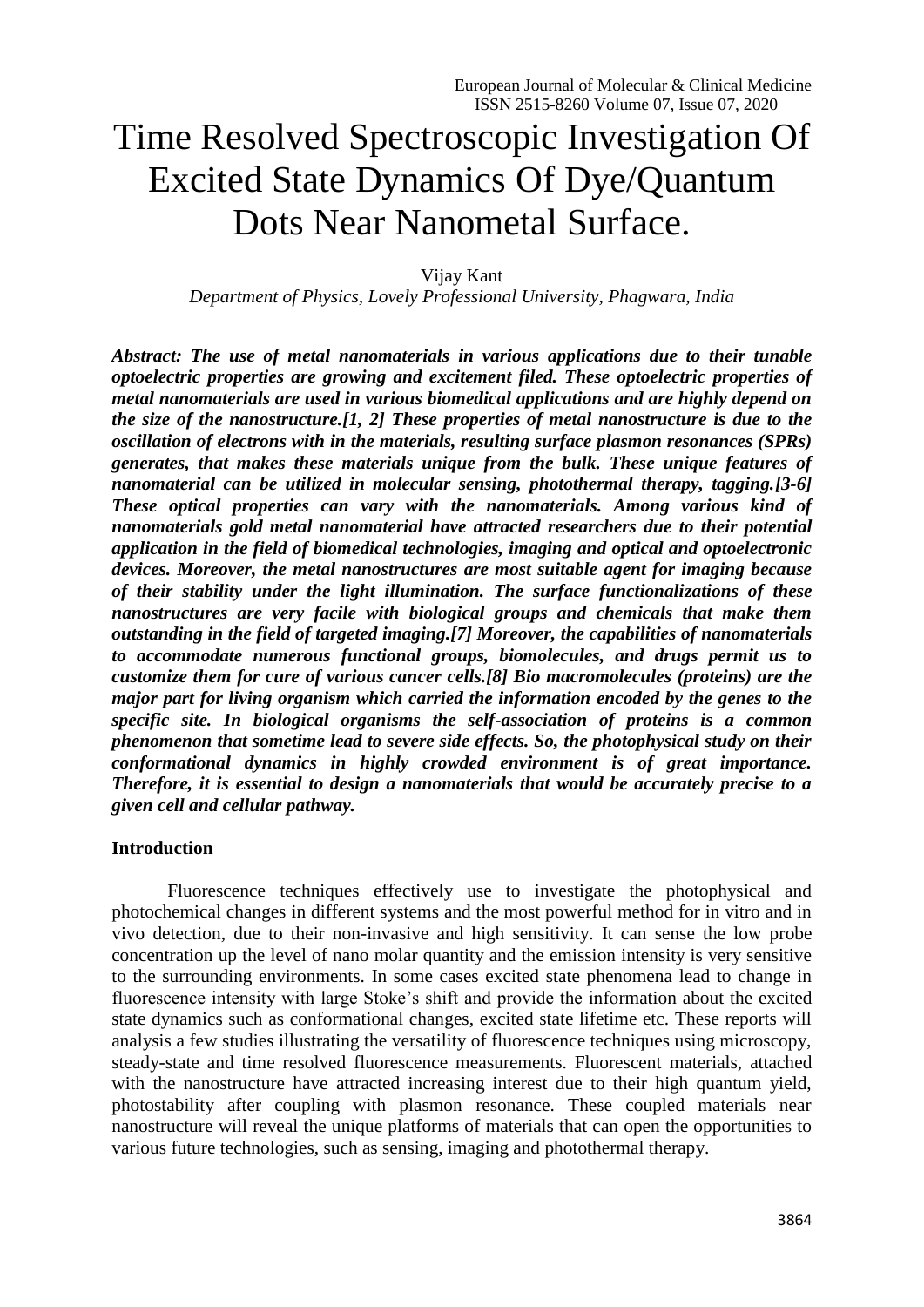#### **Gold nanorod optoelectric properties:**

The optoelectric properties of nanomaterial are due to the interaction of the incident light leads to change radiative and nonradiative processes. The conduction band electron of nanostructure can oscillate with the frequency of oscillating electromagnetic light; this phenomenon is called surface plasmon resonance (SPR).[\[9\]](#page-3-2) The consequence to this phenomena leads to change separation of charges between the free electrons and the metal core. The SPR oscillation prompts a strong absorption of light that clearly reflects in the UV– Visible spectrum of a colloidal solution. The condition of this charge separation is depend on the size, shape, structure, dielectric properties of the metal which is used (Gold), and the surrounding medium, as these factors affect the electron charge density on the particle surface.<sup>[\[10\]](#page-3-3)</sup> In gold nanorods the electron oscillation can occur in two directions depending on the polarization of the incident light: the short and long axes. The short axis oscillation induces and absorption band in the visible region, called transverse band. This band is similar to the band observed in case of gold nanoparticles. On the other hand the plasmonic oscillation along the long axis induces a stronger absorption band at higher wavelength, designated to longitudinal band. Although the transverse band is not sensitive to the length of the nanorods, while longitudinal band is red-shifted with increasing the length.

## **Methodology**

### **a. Synthesis of Gold nanoparticles and Nanorods:**

Gold nanomaterials synthesis via simple methods is one of the preferred ways. Nevertheless, accomplishing growth control of nanostructures in confined dimension is quite difficult task for researchers. A simple example for the gold nanorods synthesis is seed mediated method, extensive research efforts worldwide have resulted in a plethora of synthetic routes. El- Sayed *et al*. obtained gold nanorods of high yield and varied aspect ratio in solution by using gold seeds which are stabilized by surfactants.[\[11\]](#page-3-4) Here, we will extend the procedure to yield gold nanorods in a well-disciplined fashion.

**b. Surface Functionalization**: As the surface area increases by surface functionalization the fraction of absorbed light is increased, which is responsible for the quenching and enhancement of the quantum yield of fluorophore?

## **c. Fluorescence Quenching/Enhancement of dyes/Quantum Dots with Gold nanorods**

The photoluminescence of probe molecules are drastically changed by the coupling with plasmon resonance in adjacent nanostructures. However accomplishing optimistic fluorescence with fluorophores emission ranging near IR is quite difficult task.[\[12\]](#page-3-5) The metallic nanostructures present near the fluorophore can stabilized the system and enhance the photostability that can further uses in bioimaging application.[\[13-15\]](#page-3-6) By time-resolved photoluminescence spectroscopy, we will be investigating dyes coupled to Au nanorods. The distance between emitter and metal is adjusted by coating the nanomaterial with silica shells. These observations will be clarifying

#### **Discussion:**

It is mentioned earlier that with the variation of the silver nitrate in the methods of preparation, different aspect ratio nanorods can be prepare. These changes are reflected in the spectral features of the gold nanorods. In this project, gold nanorods will be prepared by the seed mediated method by varying the  $AgNO<sub>3</sub>$  and the growing time of the nanorods solution.

a. Fluorescence from dyes coupled to individual DNA-functionalized metal nanomaterials will be studied

b. Preparation of different Surface functionalized gold nanorods.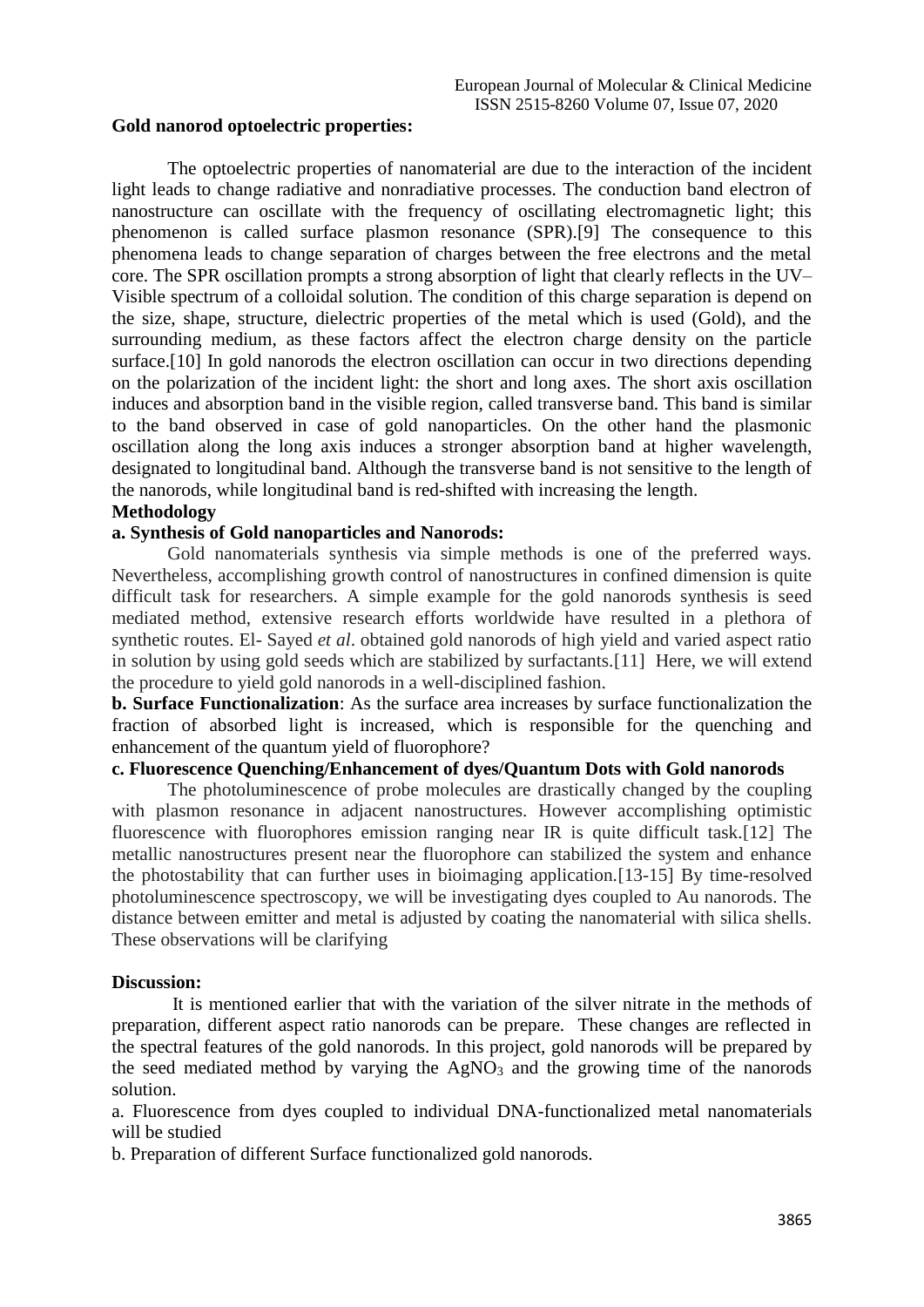c. The spectral and temporal features of the nanomaterials prepared by the techniques mentioned above will be studied. The lifetimes will be determined using the time correlated single photon counting technique and if required, femtosecond fluorescence upconversion. Microscopy experiments will be performing to investigate the blinking features of fluorescent dyes/quantum dots coupled with gold nanorods by using epifluorescence and total internal reflection microscopy (TIRF) methods. Studies will be performed on colloidal solution of nanorods and on surface functionalized/silica coated nanorods with dyes mention above, in order to understand the consequences of the spectral features of varying aspect ratio and different concentration of nanorods on said fluorescent molecules and quantum dots. Since the PL spectrum of probe has been proposed to alter with SPR band (Red end) of nanorods, low temperature studies will also be performed with the same.

**Applications:** Gold nanorods have unique optical properties say radiative and nonradiative phenomena that leads to a new types of nanomaterials for wide range of applications in the files of listed below.

**a. Labelling and imaging**: As the dye molecule coupled with gold nanorods. The scattering area of chosen dye will be higher compare to conventional dye molecules,[\[16-](#page-3-7)20] making them outstanding candidates for biomedical applications.

**b. Biosensing**: Gold nanorods are extremely suited for plasmon sensing due to the increasing of absorption surface area.

**c. Molecular Imaging**: Gold nanorods are well suited for imaging owing to their higher scattering cross section as compare to conventional fluorescent dye molecules.

**d. Gene and Drug Delivery**: The conventional gene delivery method based on virus mediated and this is very risky due to cytotoxicity and bad immunological response. Due to the limitation of these responses, the discovery of nonviral gene delivery carrier is very necessary. In this context the gold nanorods catch attention in past years.

**e. Photothermal Therapy**: Gold nanorods have outstanding properties apart from optoelectric properties like stability and small size that makes gold nanorods excellent candidates for using in the field of photothermal therapy, high absorption efficiency, and tunable absorption.

# **Conclusion:**

Coupling with plasmon of nanorods to enhance fluorescence is potential technique to increase efficiency of weak fluorescence. Literature revealed that by plasmon fluorophore combination which can enhance the fluorescence is a quite complex process. However, fluorescence enhancement of weak fluorophore via coupling with surface plasmon resonance of nanorods remains a worthwhile opportunity to increase their potential biological application. We will demonstrate that how these nanomaterials are beneficial to improvement better understanding for interaction with other materials. The main focus of this project is to explore that how gold nanorod optical properties can be exploited for numerous applications.

## **8. References**

- <span id="page-2-0"></span>1. Link, S. and M.A. El-Sayed, *Shape and size dependence of radiative, non-radiative and photothermal properties of gold nanocrystals.* International Reviews in Physical Chemistry, 2000. **19**(3): p. 409-453.
- <span id="page-2-1"></span>2. Norman, T.J., et al., *Near Infrared Optical Absorption of Gold Nanoparticle Aggregates.* The Journal of Physical Chemistry B, 2002. **106**(28): p. 7005-7012.
- <span id="page-2-2"></span>3. Zhu, F., et al., *Enantioselective Circular Dichroism Sensing of Cysteine and Glutathione with Gold Nanorods.* Analytical Chemistry, 2015. **87**(1): p. 357-361.
- 4. Zhang, Z., Z. Chen, and L. Chen, *Ultrasensitive Visual Sensing of Molybdate Based on Enzymatic-like Etching of Gold Nanorods.* Langmuir, 2015. **31**(33): p. 9253-9259.